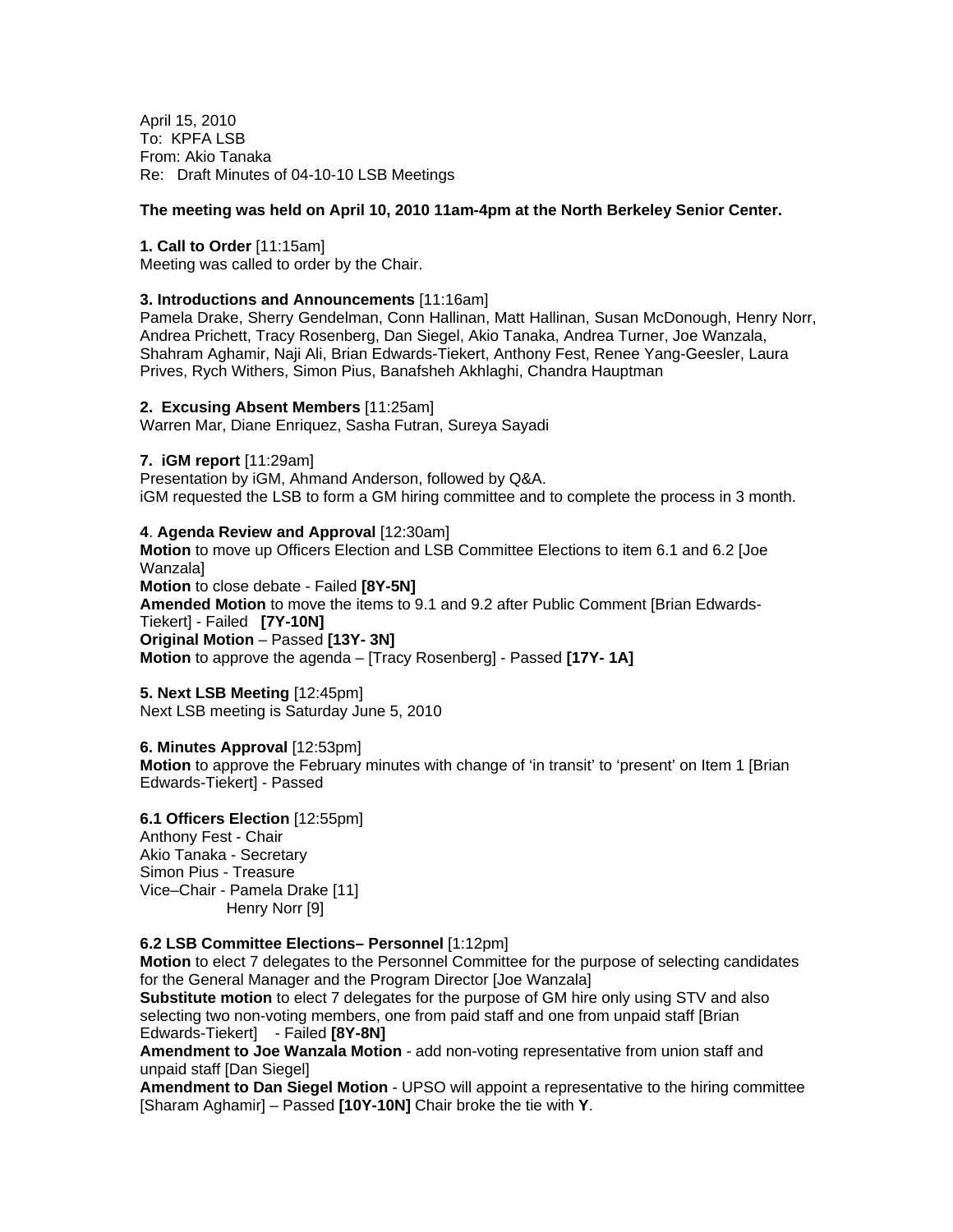**Amendment to Joe Wanzala Motion** – add non-voting representatives from paid staff and unpaid staff by their respective organizations to the committee- [Dan Siegel] -Passed **Amendment to Dan Siegel Motion-** paid and unpaid representative to the Personnel Committee is for the duration of GM and PD hiring only. [Tracy Rosenberg]-Passed **Original motion** [Joe Wanzala]-Passed **[14Y-3A]** 

**Motion** to take a ten minute break [Brian Edwards-Tiekert] – Passed

# Elected to the Personnel Committee:

Brian Edwards-Tiekert, Dan Siegel, Andrea Turner, Shahram Aghamir, Banafsheh Akhalghi, Sasha Futran, Renee Yang-Geesler

# **8. Public Comments** [2:05pm]

Janet Kobren, Brian Shiratsuki, Steve Martino

# **9. Treasurer Report** [2:14pm]

Simon Pius handed out a financial report and gave a brief summary. He reported that he was having some difficulty getting financial information from the station. **Motion** to approve a working group of three to facilitate gathering of financial information: Simon Pius, Tracy Rosenberg, Brian Edwards-Tiekert - Passed

# **6.2. LSB Committee Elections (Continued)** [3:16pm]

**Outreach**:[Andrea Prichett], Laura Prives, Dan Siegel, Conn Hallinan, Pamela Drake, Chandra Hauptman, Aki Tanaka, Renee Yang-Geesler, Banafsheh Akhlaghi, Naji Ali **Technology**: [Shahram Aghamir], Rych Withers, Henry Norr, Renee Yang-Geesler **Fundraiser**: [Tracy Rosenberg], Joe Wanzala, Banafsheh Akhlaghi, Laura Rives, Andrea Prichett, Chandra Hauptman **Program**: [Henry Norr], Tracy Rosenberg, Anthony Fest, Joe Wanzala, Henry Norr

**Governance**: [Aki Tanaka], Pamela Drake, Anthony Fest, Andrea Turner \*Delegate noted by [ ] will convene the initial meeting of the respective committees.

## **PNB Committees:**

**Inclusion**: Andrea Turner, Pamela Drake, Akio Tanaka **Sexism and Racism:** Andrea Turner, Pamela Drake, Akio Tanaka

# **Motion** [Brian Edwards-Tiekert] - Passed

1. That the content of the blackboard be ratified as the LSB's pro-tem committee appointments.

2. That the LSB officers advise the rest of the LSB by email, of the current committee composition and ask for more participants.

3. That the LSB finalize the composition of its committees at its next regular meeting.

# **8. PNB Report** [3:35pm]

Joe Wanzala, Tracy Rosenberg, Shahram Aghamir, Andrea Turner

# **9. KFCF Report** [3:47pm]

Next KFCF marathon begins on May 8.

# **13. CAB Report** [3:49]

**Motion** [Joe Wanzala] – Passed

Pursuant to the resolution passed by the Pacifica National Board regarding the composition and duties of the Community Advisory Board, the KPFA LSB now opens nominations for the CAB. Nominations may be made by LSB members or by community members. Ann announcement will be posted on the LSB section of the KPFA website explaining how community members can selfnominate or nominate someone for the CAB. Programmers are also encouraged to inform listeners about the CAB.